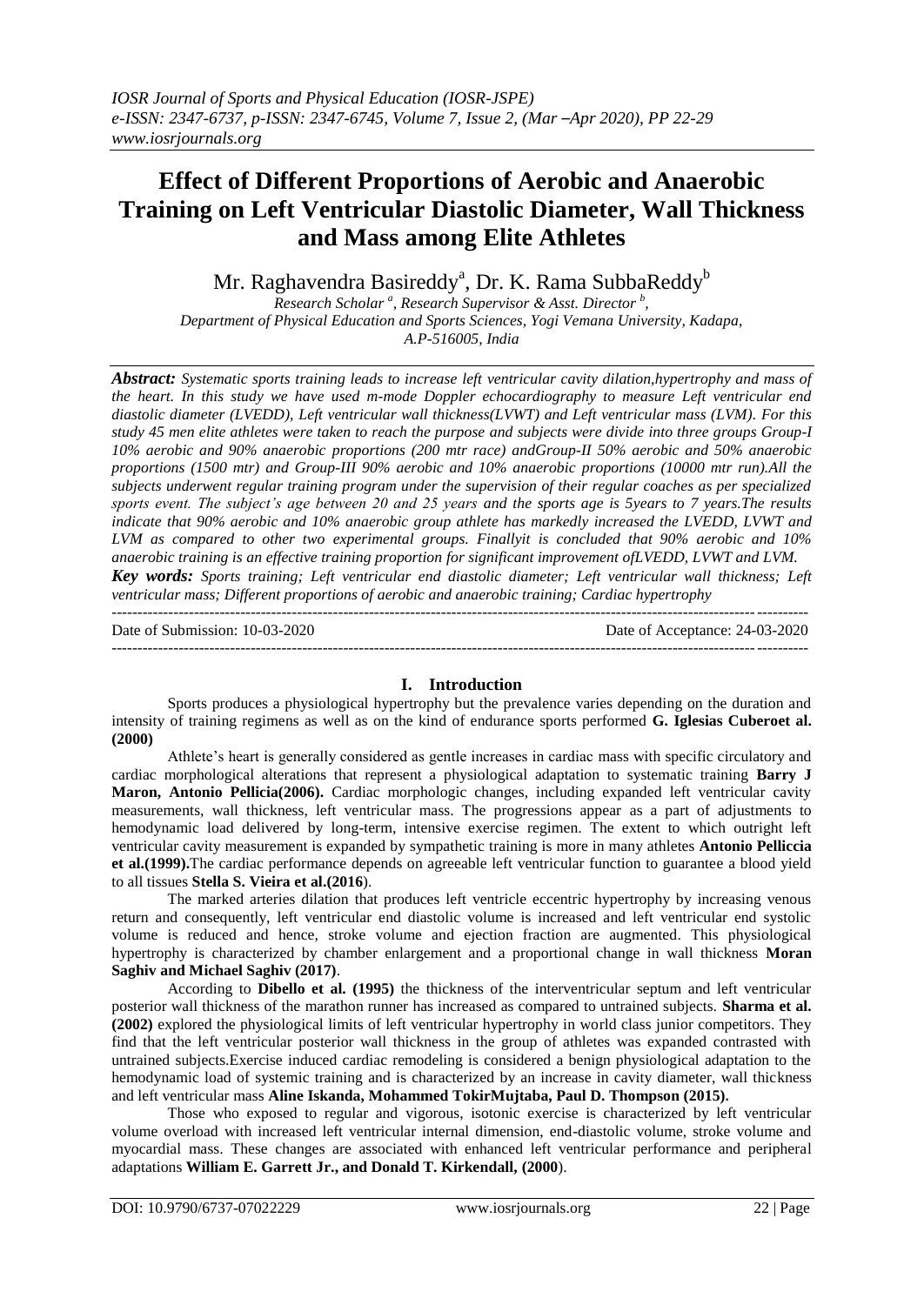According to**Caselli et al. (2011)** showed Left ventricular end diastolic volume and mass increases in athletes as compared to untrained controls, with preserved left ventricle systolic function; male gender and endurance disciplines had the highest impacts on left ventricle end diastolic volume and mass.Exercise has several effects on cardiovascular mechanisms, including physiological hypertrophy and structural changes, which may improve cardiac functions such as better pumping mechanism because of increased heart mass and volume **David AJ, Savage CJ, Fennell L (2008).**

In this study the investigator is trying to put an effort to find out how 10% aerobic and 90% anaerobic and 50% aerobic and 50% anaerobic and 90% aerobic and 10% anaerobic trainings are going to influence on Left ventricular end diastolic diameter, Left ventricular wall thickness and left ventricular mass. To achieve this investigator has chosen an elite athlete who comes under the selected proportion of aerobic and anaerobic, all of them have been successfully participating at National and University level competitions. Subject underwent regular training program under the supervision of their regular coaches as per specialized sports event. The subjects age between 20 and 25 years. The training diary revealed that volunteered elite subject athletes were not informed any injuries during their training history and their sports age is 5 to 7 years.

# **II. Methodology**

Forty Five (N=45) healthy male elite athletes were volunteered as subjects from different parts of Andhra Pradesh and Telangana state, India. The investigator has parted them into three groups according to their events and utilization of different aerobic and anaerobic proportions. Group I is 10% aerobic and 90% anaerobic proportion (200 mtr race) , Group II is 50% aerobic and 50% anaerobic proportion (1500 mtr race) and Group III is 90% aerobic and 10% anaerobic proportion (10,000 mtr race) **(Edward L. Fox, 1989).** The assessed Left ventricular end diastolic diameter, Left ventricular wall thickness and left ventricular mass at rest was measured by M-mode Doppler echocardiography **(Philips CX50 ultra image system Philips medical systems, USA, with 2.5 to 3.5 MHz transducer for was used to determine)** at Lakshya Cardiac Center, Prodatur, A.P. India.

# **III. Statistical Analysis**

The collected data on Left ventricular end diastolic diameter, Left ventricular wall thickness and left ventricular mass has been analyzed and presented below. The data collected from experimental groups Left ventricular end diastolic diameter, Left ventricular wall thickness and left ventricular mass rest were statistically tested for significant difference, if any by employing Analysis of variance (ANOVA) and data were analyzed by using computer with IBM-25, SPSS package. The level of confidence was fixed at 0.05 for significance. To determine the significance difference among the means of three experimental groups, the Scheffe'S test was applied as post-hoc test.

### **IV. Results And Discussions LEFT VENTRICULAR END DIASTOLIC DIAMETER AT REST**

The means( $\overline{X}$ ), standard deviation( $\sigma$ ) and analysis of variance (ANOVA)for data on Left ventricular end diastolic diameterat restof 10% aerobic and 90% anaerobic group, 50% aerobic and 50% anaerobic group and 90% aerobic and 10% anaerobic group were analyzed and presented in Table I.

**TABLE I:** Analysis of variance for the left ventricular end diastolic diameter at rest data on 10% aerobic and 90% anaerobic group, 50% aerobic and 50% anaerobic group and 90% aerobic and 10% anaerobic group

| Test     | 10% Aerobic<br>and $90\%$<br>Anaerobic<br>Group | 50% Aerobic<br>and $50\%$<br><b>Anaerobic</b><br>Group | 90% Aerobic<br>and $10\%$<br><b>Anaerobic</b><br>Group | Source of<br>Variance | df      | <b>Sum</b><br>of<br><b>Squares</b> | Mean<br><b>Squares</b> | <b>Obtained</b><br>$\cdot_F$<br>Ratio | <b>Table</b><br>$\cdot_F$<br>Ratio |
|----------|-------------------------------------------------|--------------------------------------------------------|--------------------------------------------------------|-----------------------|---------|------------------------------------|------------------------|---------------------------------------|------------------------------------|
| $\sigma$ | 4.222<br>0.043                                  | 4.628<br>0.199                                         | 4.907<br>0.179                                         | B:<br>W:              | 2<br>42 | 3.556<br>1.036                     | 1.778<br>0.025         | 72.090 <sup>*</sup>                   | 3.222                              |

*\*Significant at 0.05 level of confidence.* **X** - *Mean,* σ- Standard Deviation

The table value for significance at 0.05 level with df 2 and 42 is 3.222.

The table I shows that the means of 10% aerobic and 90% anaerobic group, 50% aerobic and 50% anaerobic group and 90% aerobic and 10% anaerobic group are 4.222, 4.628 and 4.907 cm respectively. The obtained 'F' ratio of 72.090 is greater than the table value of 3.222 for df 2 and 42 required for significant at 0.05 level.

The results of the study indicates that the significant difference exists among 10% aerobic and 90% anaerobic group, 50% aerobic and 50% anaerobic group and 90% aerobic and 10% anaerobic group on LVEDD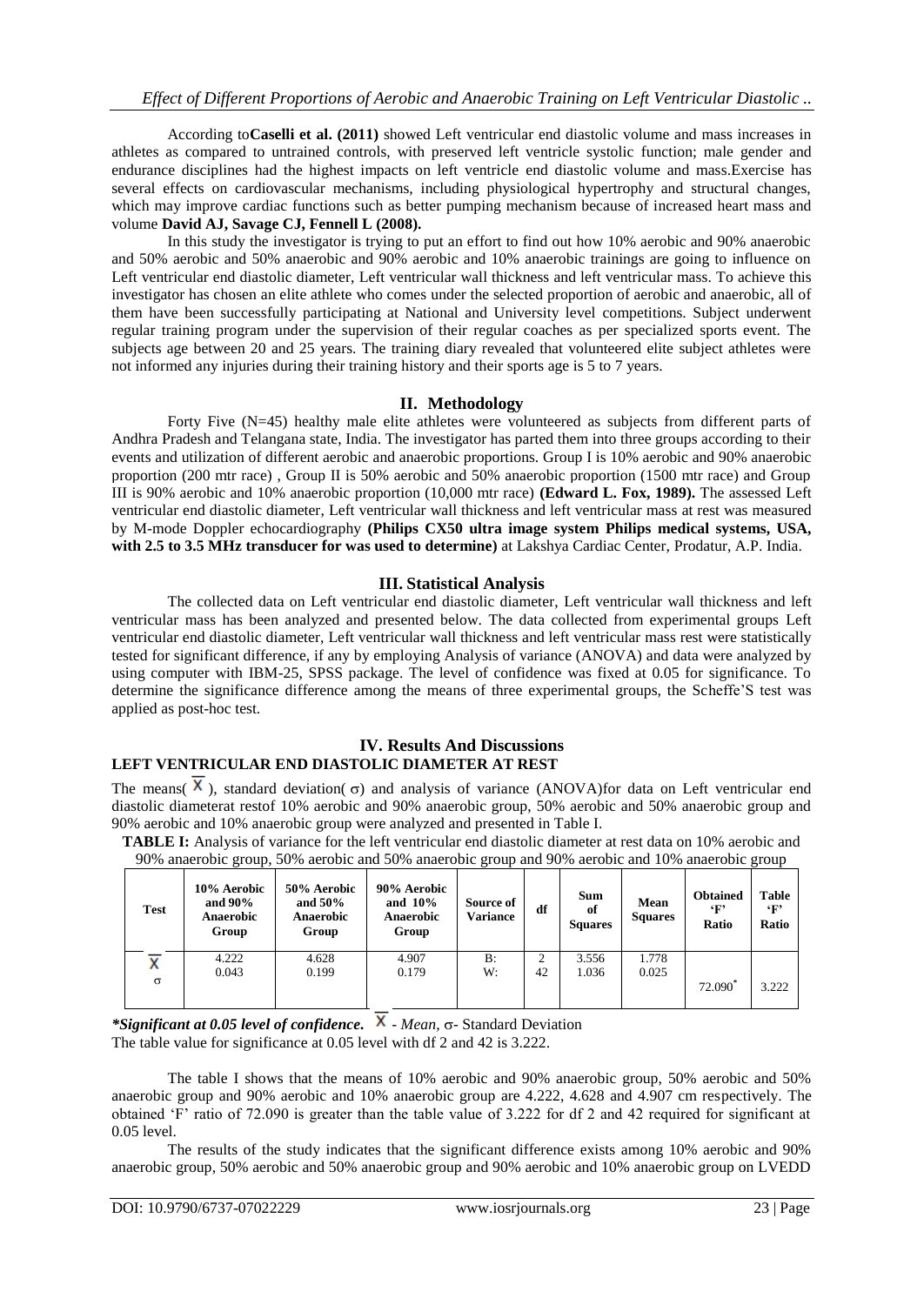at rest. To determine the significance difference among the means of three experimental groups, the Scheffe'S test was applied as post-hoc test and the results were presented in table I-A.

**TABLE I-A:** Scheffe'S post-hoc test for left ventricular end diastolic diameter at rest on the difference between 10% aerobic and 90% anaerobic group, 50% aerobic and 50% anaerobic group and 90% aerobicand 10%

| 10% Aerobic and 90%<br><b>Anaerobic Group</b> | 50% Aerobic and<br>50% Anaerobic<br>Group | 90% Aerobic and<br>10% Anaerobic<br>Group | Mean<br><b>Differences</b> | Confidence<br>Interval 0.05<br>Level |  |
|-----------------------------------------------|-------------------------------------------|-------------------------------------------|----------------------------|--------------------------------------|--|
| 4.222                                         | 4.628                                     |                                           | $0.406^*$                  | 0.104                                |  |
| 4.222                                         | $\overline{\phantom{a}}$                  | 4.907                                     | $0.685^{*}$                | 0.104                                |  |
| -                                             | 4.628                                     | 4.907                                     | ) 279'                     | 0.104                                |  |
| $$ $-$<br>$\cdot$<br>$\cdots$ $\cdots$        | $\mathbf{a}$<br>$\mathbf{r}$ $\mathbf{r}$ |                                           |                            |                                      |  |

anaerobic group

*\*Significant at 0.05 level of confidence.*

Table I-A shows that the tests mean difference on LVEDD at rest between 10% aerobic and 90% anaerobic group and 50% aerobic and 50% anaerobic group is 0.406 which is greater than the confidence interval value 0.104 at 0.05 level of confidence. The test mean difference on LVEDD at rest between 10% aerobic and 90% anaerobic group and 90% aerobic and 10% anaerobic group is 0.685 which is greater than the confidence interval value 0.104 at 0.05 level of confidence. The test mean difference on LVEDD at rest between 50% aerobic and 50% anaerobic group and 90% aerobic and 10% anaerobic group is 0.279 which is greater than the confidence interval value 0.104 at 0.05 level of confidence. Hence, it is concluded from the results that the significant difference exists among three experimental groups on LVEDD at rest.

From the results it was concluded that, 90% aerobic and 10% anaerobic group has increased the LVEDD at rest as compared to other experimental groups.Further it is concluded that highest mean difference exists between 10% aerobic and 90% anaerobic group and 90% aerobic and 10% anaerobic group.

The test means values on LVEDD at restof three experimental groups were graphically depicted in Figure I.





# **LEFT VENTRICULAR WALL THICKNESS AT REST**

The means  $(\overline{X})$ , Standard deviation ( $\sigma$ ) and analysis of variance (ANOVA) for data on Left Ventricular Wall Thickness at restof 10% aerobic and 90% anaerobic group, 50% aerobic and 50% anaerobic group and 90% aerobic and 10% anaerobic group were analyzed and displayed in table II.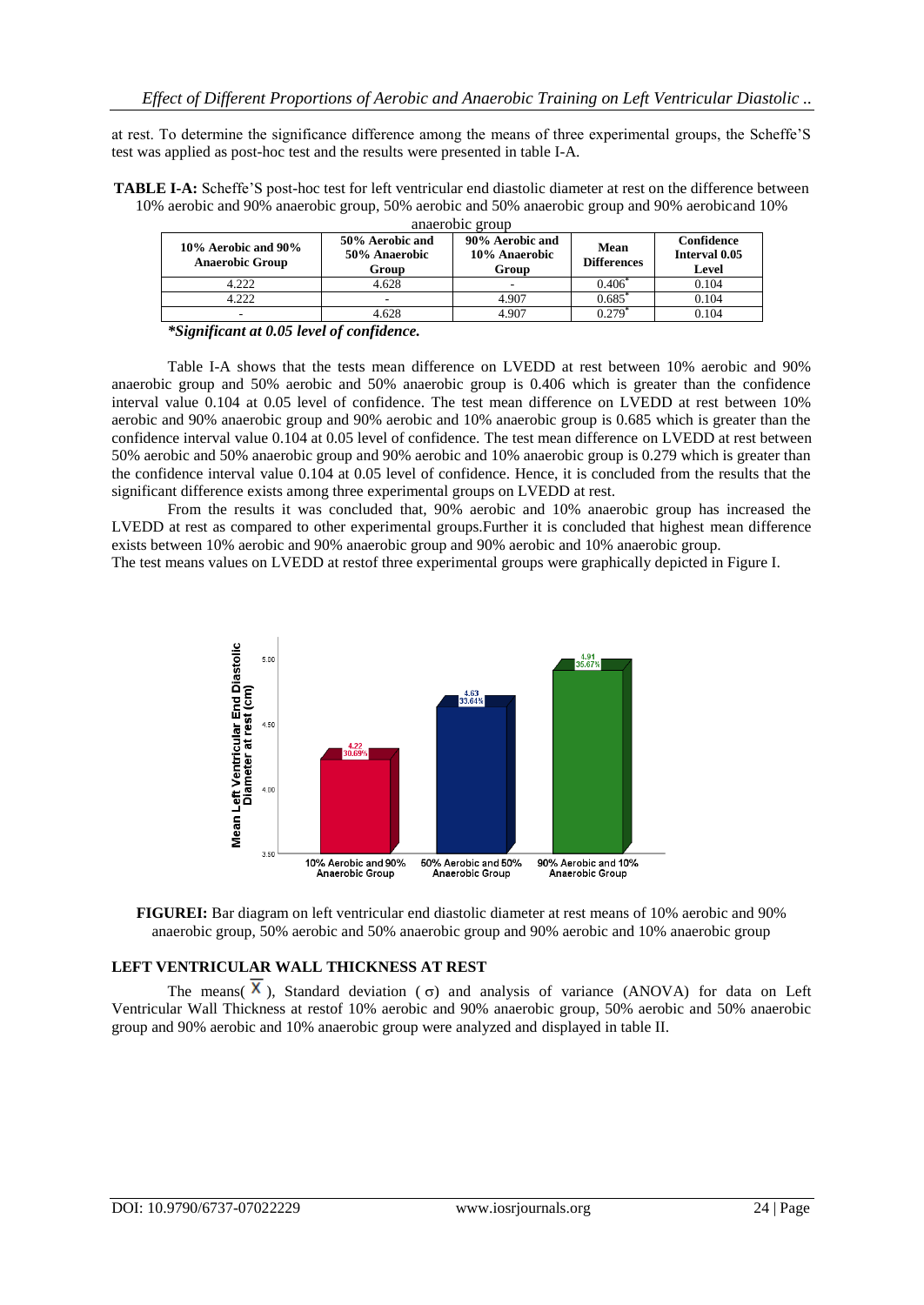| Test     | 10%<br><b>Aerobic and</b><br>90%<br>Anaerobic<br>Group | 50%<br>Aerobic<br>and $50\%$<br>Anaerobic<br>Group | 90%<br>Aerobic and<br>10%<br><b>Anaerobic</b><br>Group | Source<br>of<br>Variance | df | <b>Sum</b><br>of<br><b>Squares</b> | Mean<br><b>Squares</b> | <b>Obtained</b><br>6 F 2<br>Ratio | <b>Table</b><br>$\cdot_F$<br>Ratio |
|----------|--------------------------------------------------------|----------------------------------------------------|--------------------------------------------------------|--------------------------|----|------------------------------------|------------------------|-----------------------------------|------------------------------------|
| $\sigma$ | 1.223<br>0.02                                          | 1.244<br>0.016                                     | 1.260<br>0.015                                         | B:<br>W:                 | 42 | 0.010<br>0.012                     | 0.005<br>0.000         | $17.604*$                         | 3.222                              |

**TABLE II:** Analysis of variance for the left ventricular wall thickness at rest data on 10% aerobic and 90% anaerobic group, 50% aerobic and 50% anaerobic group and 90% aerobic and 10% anaerobic group

*\*Significant at 0.05 level of confidence.*  $\bar{X}$  *- Mean,*  $\sigma$ *-Standard Deviation* 

The table value for significance at 0.05 level with df 2 and 42 are 3.222.

The table II shows that the means of 10% aerobic and 90% anaerobic group, 50% aerobic and 50% anaerobic group and 90% aerobic and 10% anaerobic group are 1.223, 1.244 and 1.260 cm respectively. The obtained 'F' ratio of 17.604 is greater than the table value of 3.222 for df 2 and 42 required for significant at 0.05 level.

The results of the study indicates that the significant difference exists among 10% aerobic and 90% anaerobic group, 50% aerobic and 50% anaerobic group and 90% aerobic and 10% anaerobic group on LVWT at rest. To determine the significance difference among the means of three experimental groups, the Scheffe'S test was applied as post-hoc test and the results were presented in table II-A.

**TABLE II-A:** Scheffe'S post-hoc test for left ventricular wall thickness at rest on the difference between 10% aerobic and 90% anaerobic group, 50% aerobic and 50% anaerobic group and 90% aerobic and 10% anaerobic

| group                                         |                                           |                                           |                            |                                      |  |  |  |  |
|-----------------------------------------------|-------------------------------------------|-------------------------------------------|----------------------------|--------------------------------------|--|--|--|--|
| 10% Aerobic and 90%<br><b>Anaerobic Group</b> | 50% Aerobic and<br>50% Anaerobic<br>Group | 90% Aerobic and<br>10% Anaerobic<br>Group | Mean<br><b>Differences</b> | Confidence<br>Interval 0.05<br>Level |  |  |  |  |
| 1.223                                         | .244                                      | $\overline{\phantom{a}}$                  | 0.021                      |                                      |  |  |  |  |
| 1.223                                         |                                           | 1.26                                      | 0.037                      |                                      |  |  |  |  |
|                                               | .244                                      | .26                                       | 2016                       |                                      |  |  |  |  |

 *\*Significant at 0.05 level of confidence.*

Table II-A shows that the tests mean difference on LVWT at rest between 10% aerobic and 90% anaerobic group and 50% aerobic and 50% anaerobic group is 0.021 which is greater than the confidence interval value 0.0 at 0.05 level of confidence. The test mean difference on LVWT at rest between 10% aerobic and 90% anaerobic group and 90% aerobic and 10% anaerobic group is 0.037 which is much greater than the confidence interval value 0.0 at 0.05 level of confidence. The test mean difference on LVWT at rest between 50% aerobic and 50% anaerobic group and 90% aerobic and 10% anaerobic group is 0.016 which is greater than the confidence interval value 0.0 at 0.05 level of confidence. Hence, it is concluded from the results that there is a significant difference between 10% aerobic and 90% anaerobic group, 50% aerobic and 50% anaerobic group and 90% aerobic and 10% anaerobic group on LVWT at rest.

From the results it was concluded that, 90% aerobic and 10% anaerobic group has increased the LVWT at rest as compared to the other two experimental groups. Further it is concluded that highest mean difference exists between 10% aerobic and 90% anaerobic group and 90% aerobic and 10% anaerobic group. The tests mean values on LVWT at rest of three experimental groups were graphically presented in Figure II.



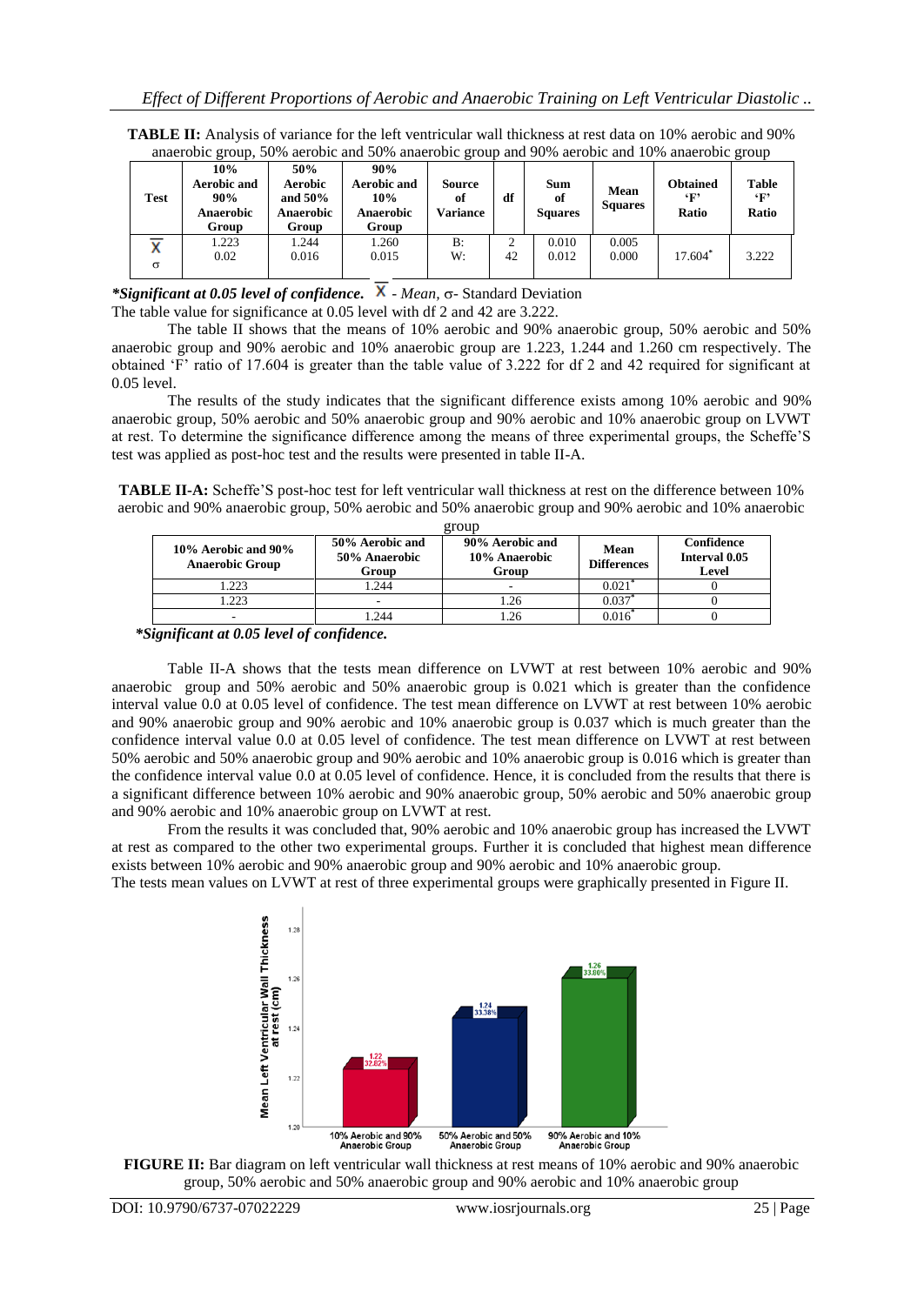# **LEFT VENTRICULAR MASS AT REST**

The means(  $\overline{X}$ ), standard deviation ( $\sigma$ ) and analysis of variance (ANOVA) for data on Left ventricular mass at restof 10% aerobic and 90% anaerobic group, 50% aerobic and 50% anaerobic group and 90% aerobic and 10% anaerobic group were analyzed and presented in Table III.

| <b>Test</b> | 10%<br><b>Aerobic and</b><br>90%<br><b>Anaerobic</b><br>Group | 50%<br><b>Aerobic and</b><br>50%<br>Anaerobic<br>Group | 90%<br><b>Aerobic and</b><br>10%<br>Anaerobic<br>Group | Source of<br><b>Variance</b> | df | <b>Sum</b><br>of<br><b>Squares</b> | Mean<br><b>Squares</b> | <b>Obtained</b><br>$\cdot_F$<br>Ratio | Table<br>$\cdot_F$<br>Ratio |
|-------------|---------------------------------------------------------------|--------------------------------------------------------|--------------------------------------------------------|------------------------------|----|------------------------------------|------------------------|---------------------------------------|-----------------------------|
| x           | 121.80<br>1.97                                                | 125.866<br>2.39                                        | 127.33<br>1.45                                         | B:<br>W:                     | 42 | 246.533<br>163.467                 | 123.267<br>3.892       |                                       |                             |
| $\sigma$    |                                                               |                                                        |                                                        |                              |    |                                    |                        | 31.671 <sup>*</sup>                   | 3.222                       |

**TABLE III:** Analysis of variance for the left ventricular mass at rest data on 10% aerobic and 90% anaerobic group, 50% aerobic and 50% anaerobic group and 90% aerobic and 10% anaerobic group

\*Significant at 0.05 level of confidence.  $\overline{X}$  - *Mean,*  $\sigma$ - Standard Deviation

The table value for significance at 0.05 level with df 2 and 42 is 3.222.

The table III shows that the means of 10% aerobic and 90% anaerobic group, 50% aerobic and 50% anaerobic group and 90% aerobic and 10% anaerobic group are 121.80, 125.866 and 127.33 grams respectively. The obtained 'F' ratio of 31.671 is greater than the table value of 3.222 for df 2 and 42 required for significant at 0.05 level.

The results of the study shows that the significant difference among 10% aerobic and 90% anaerobic group, 50% aerobic and 50% anaerobic group and 90% aerobic and 10% anaerobic group on LVM. To determine the significance difference among the meansof three experimental groups, the Scheffe'S test was applied as post-hoc test and the results were presented in table III-A.

**TABLE III-A:** Scheffe'S post-hoc test for left ventricular mass at rest on the difference between 10% aerobic and 90% anaerobic group, 50% aerobic and 50% anaerobic group and 90% aerobic and 10% anaerobic group

| 10% Aerobic and 90%<br><b>Anaerobic Group</b> | 50% Aerobic and<br>50% Anaerobic<br>Group | 90% Aerobic and<br>10% Anaerobic<br>Group | <b>Mean</b><br><b>Differences</b> | Confidence<br>Interval 0.05<br>Level |  |
|-----------------------------------------------|-------------------------------------------|-------------------------------------------|-----------------------------------|--------------------------------------|--|
| !21.80                                        | 125.866                                   |                                           | 4.066                             | 1.293                                |  |
| 121.80                                        |                                           | 127.33                                    | 5.533                             | 1.293                                |  |
|                                               | 125.866                                   | 127.33                                    | .464                              | .293                                 |  |

*\*Significant at 0.05 level of confidence.*

Table III-A shows that the test mean difference on LVM at rest between 10% aerobic and 90% anaerobic group and 50% aerobic and 50% anaerobic group is 4.066 which is greater than the confidence interval value 1.293 at 0.05 level of confidence. The tests mean difference on LVM at rest between 10% aerobic and 90% anaerobic group and 90% aerobic and 10% anaerobic group is 5.533 which is greater than the confidence interval value 1.293 at 0.05 level of confidence. The test means difference on LVM at rest between 50% aerobic and 50% anaerobic group and 90% aerobic and 10% anaerobic group is 1.464 which is greater than the confidence interval value 1.293 at 0.05 level of confidence. Hence, it is concluded from the results that the significant difference exists between 10% aerobic and 90% anaerobic, 50% aerobic and 50% anaerobic and 90% aerobic and 10% anaerobic groups on LVM at rest.

From the results it was concluded that, 90% aerobic and 10% anaerobic group has increased the LVM at rest as compared to other two experimental groups.Further it is concluded that highest mean difference exists between 10% aerobic and 90% anaerobic group and 90% aerobic and 10% anaerobic group.

The tests means values on LVM at rest of three experimental groups were graphically depicted in Figure III.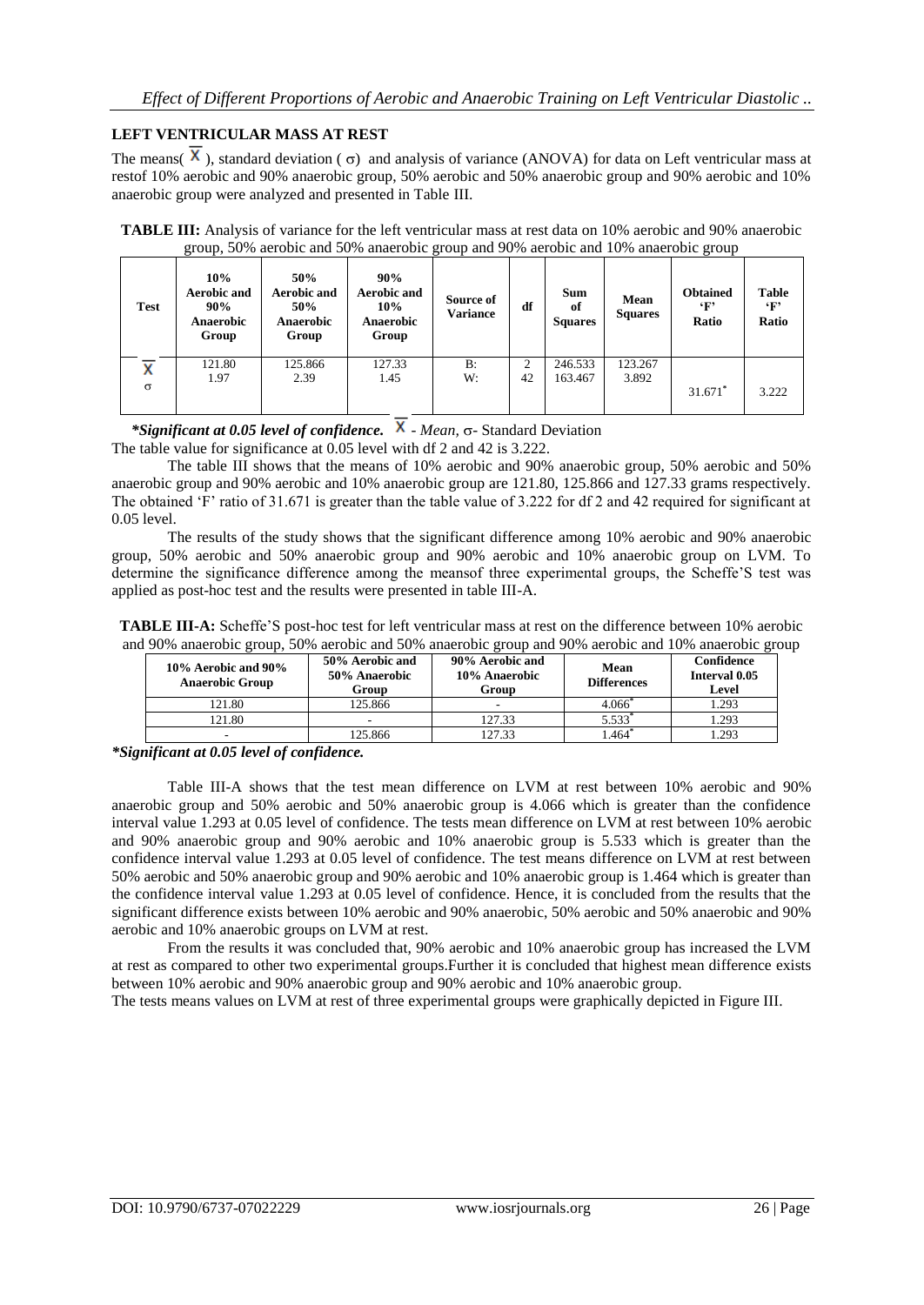

**FIGURE III:** Bar diagram on left ventricular mass at rest means of 10% aerobic and 90% anaerobic group, 50% aerobic and 50% anaerobic group and 90% aerobic and 10% anaerobic group

## **V. Discussions**

# **Left ventricular end diastolic diameter**

From the results of the study it has been concluded that, all the three experimental groups 10% aerobic and 90% anaerobic, 50% aerobic and 50% anaerobic and 90% aerobic and 10% anaerobic groups has significantly increased the LVEDD at resthowever, 50% aerobic and 50% anaerobic group and 90% aerobic and 10% anaerobic group has significantly increased LVEDD at restas compared with 10% aerobic and 90% anaerobic group. The results indicates that the significant difference exists among three groups on LVEDD at rest.

The left ventricular cavity size is the absolute most significant discriminator between physiological LVH and HCM. Practically all athletes with physiological LVH have corresponding growth of the left ventricular cavity. The estimations of LV cavity size in athletes with LVH range from 55 to 65 mm **PellicciaA, Culasso F (1999).**

Most of the elite athletes had absolute left ventricular cavity dimension within normal limits, but a substantial striking cavity enlargement with end diastolic dimension of up to 66mm in women and 70 mm in men **Antonia pelliccia et al. (1999).**

As previously reported, the LVEDD and EDV were larger in the endurance athletes than normal human and in the sprinters. The systolic shortening of the left ventricular minor axis diameter was better in the endurance athletes than in the short distance runners or sedentary individuals**Markku J. Ikaheimo et al. (1979).**

**Puim (1999) and Spirito (1994)** showed strong evidence that left ventricular cavity is enlarged in competitive endurance athletes who perform predominantly dynamic sports. According to **Andrea (2002)** an Italian scientist detected that the maximal effort workload achieved during bicycle ergometry was associated with left ventricular end diastolic diameter in long distance swimmers and runners. Hence, the researcher concluded that, 50% aerobic and 50% anaerobic and 90% aerobic and 10% anaerobic groups have increased LVEDD at rest. The present study concludes that the findings are inconformity with the above research findings.

## **Left ventricular wall thickness**

From the results of the study it has been concluded that, all the three experimental groups 10% aerobic and 90% anaerobic, 50% aerobic and 50% anaerobic and 90% aerobic and 10% anaerobic group has significantly increased the LVWT at resthowever, 50% aerobic and 50% anaerobic group and 90% aerobic and 10% anaerobic groups have significantly increased LVWT at restas compared with 10% aerobic and 90% anaerobic group. The results indicates that the significant difference exists among three groups on LVWT at rest.

Regular sport activity normally induces walls thickness and LV chamber dimensions are particularly involved in this functional and structural adaptation **Alessio De Luca, Laura Stefani et al. (2011).**

Recent investigations of more than 700 pre-adult British Athletes taking an interest in an assortment of ball, racket and aerobic activities indicated that none of the athletes age<16 years old showed a left ventricular wall thickness greater than 11 mm. in this investigation just 3 athletes had left ventricular wall thickness greater than 12mm and all were aged greater than 16 years old **Sharma S, Maron BJ (2002)**. The sporting discipline is a significant determinant of LVH in athletes. Athletes partaking extremeendurance sport with a high isotonic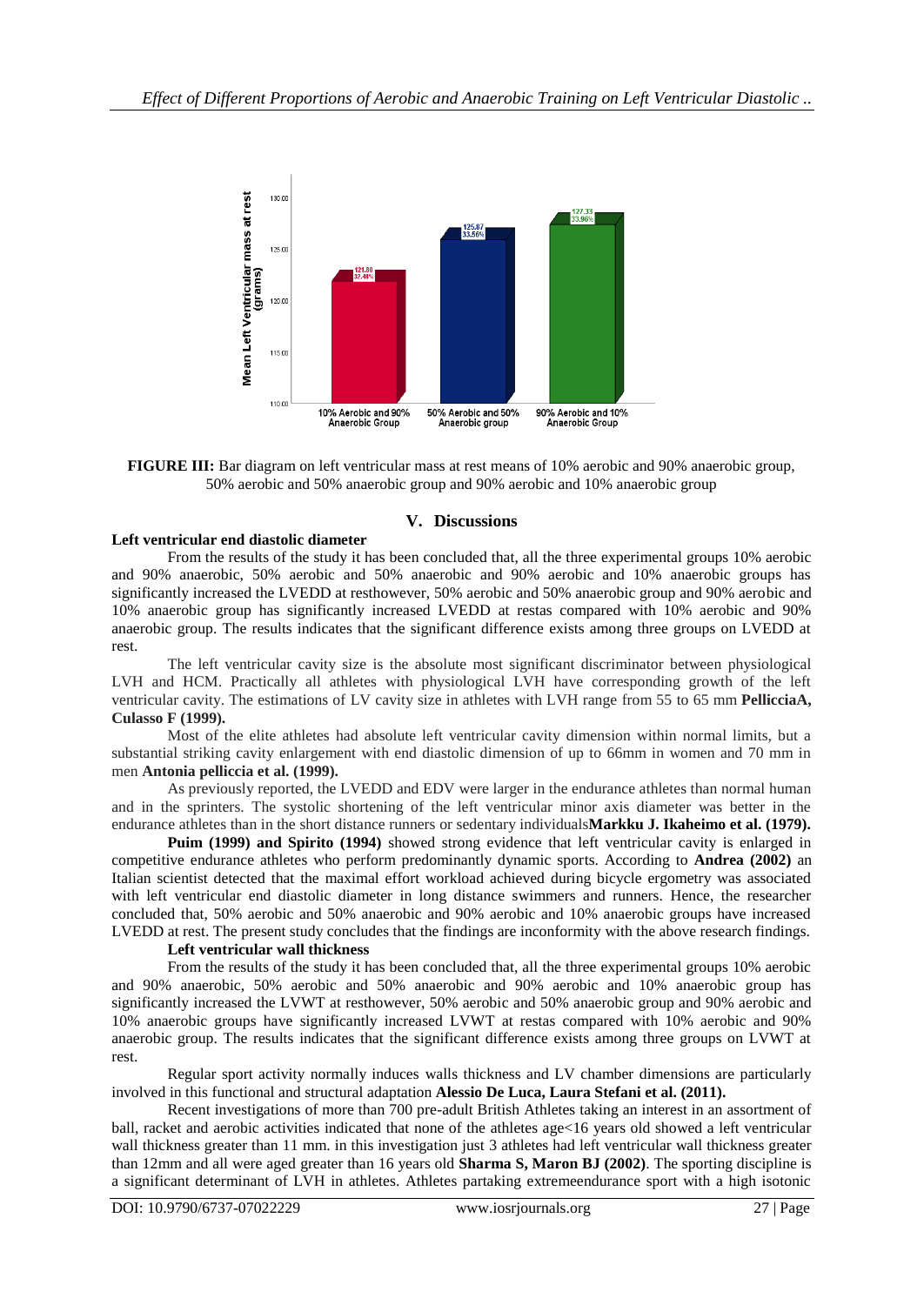and isometric segment, for example, rowing, canoeing, swimming, cycling, ultra-endurance running display the best increments in LVWT**John Rawlins, Amit Bhan, Sanjay Sharma (2009).**

There is developing proof that ethnicity may affect LVWT estimations in athletes. An underlying investigation of 260 dark American between university athletes indicated that 13% of the competitors showed left ventricular hypertrophy, with left ventricular wall thickness measurements ranging from 13 to 18 mm **Lewis JF, Maron BJ et al. (1989).** Extremely trained athletes unveil substantial left ventricular hypertrophy, with values amid 13 and 16 mm **Basavarajaiah S, Wilson M et al. (2008).**

Athletes doing predominantly isometric exercises have significant LVW hypertrophy and Endurance athletes have LV dilatation without noticeable wall hypertrophy when athletes doing isotonic exercise **Howald H, maire R et al. (1977).**Cardiovascular changes in long distance runners have been examined and increments in the left ventricular hypertrophy of the LVW caused by repeated and extended volume work in isotonic activity have been found**Markku J. Ikaheimo et al. (1979).**

In the event that the individual partakes in anaerobic exercise like marathon for quite a while, the eccentric LVH, in which the thickness of ventricle isn't huge though the left ventricular wall is a moderately expanded **Vinereanu et al. (2002).** Resistanceactivity like wrestling, weightlifting and body building work out for long time the concentric left ventricle hypertrophy, the ventricular wall isn't enormous though the thickness of ventricle is expanded. Likewise, cyclists and rowing competitors who have the qualities of both aerobic and anaerobic activity systems have eccentric-concentric LVH**Baggish et al. (2010).**

**Sharma et al. (2000)** said that due to exercise as physiological basis structure and function of the heart has changed, and also increases left ventricular wall thickness. These futures carried about by slow enlarge in the internal measurement of the cardiac muscle by performing aerobic exercise with continuous management of HR and BP, in addition Cardiac output increased **palatine et al. (1988).** Hence, the researcher concluded that, 50% aerobic and 50% anaerobic and 90% aerobic and 10% anaerobic groups have increased LVWT at rest. The present study concludes that the findings are inconformity with the above research findings.

#### **Left ventricular mass**

From the results of the study it has been concluded that, all the three experimental groups 10% aerobic and 90% anaerobic, 50% aerobic and 50% anaerobic and 90% aerobic and 10% anaerobic groups has significantly increased the LVM at resthowever, 50% aerobic and 50% anaerobic group and 90% aerobic and 10% anaerobic groups have significantly increased LVM at restas compared with 10% aerobic and 90% anaerobic group. The results indicates that the significant difference exists among three groups on LVM at rest.

Left ventricular mass and right ventricular mass was significantly augmented in endurance athletes as compared with untrained controlled subjects. Moreover the left and right ventricular mass showed similar difference. The proportion of left ventricle to right ventricle mass was equal for athletes and control subjects **Scharhag et al. (2002).**An early investigation of two hundred and sixty black American university level athletes exhibited that 13% of the athletes presented left ventricular hypertrophy, hence, mass also increased **Lewis JF, Maron BJ et al. (1989).** Hence, the researcher concluded that, 50% aerobic and 50% anaerobic and 90% aerobic and 10% anaerobic groups have increased LVM at rest. The present study concludes that the findings are inconformity with the above research findings.

#### **VI. Conclusions**

- 1. Left ventricular end diastolic diameter was significantly increased by 50% aerobic and 50% anaerobic group and 90% aerobic and 10% anaerobic group as compared to 10% aerobic and 90% anaerobic group.
- 2. Left ventricular wall thickness at rest has significantly increased by 50% aerobic and 50% anaerobic group and 90% aerobic and 10% anaerobic group as compared to 10% aerobic and 90% anaerobic group.
- 3. Left ventricular mass at rest has been significantly increased by 50% aerobic and 50% anaerobic group and 90% aerobic and 10% anaerobic group as compared to 10% aerobic and 90% anaerobic group

#### **VII.Recommendations**

- 90% aerobic and 10% anaerobic training proportion is the better proportion to increases the LVEDD.
- $\geq 90\%$  aerobic and 10% anaerobic training proportions is the better proportion to increase the left ventricular chamber dilation and also LVWT.
- 90% aerobic and 10% anaerobic training is quite suitable to increase the LVM at rest,

## **Acknowledgement**

My heartfelt thanks to my Guru Dr. K. Rama Subba Reddy for his support and cooperation to complete this paper.